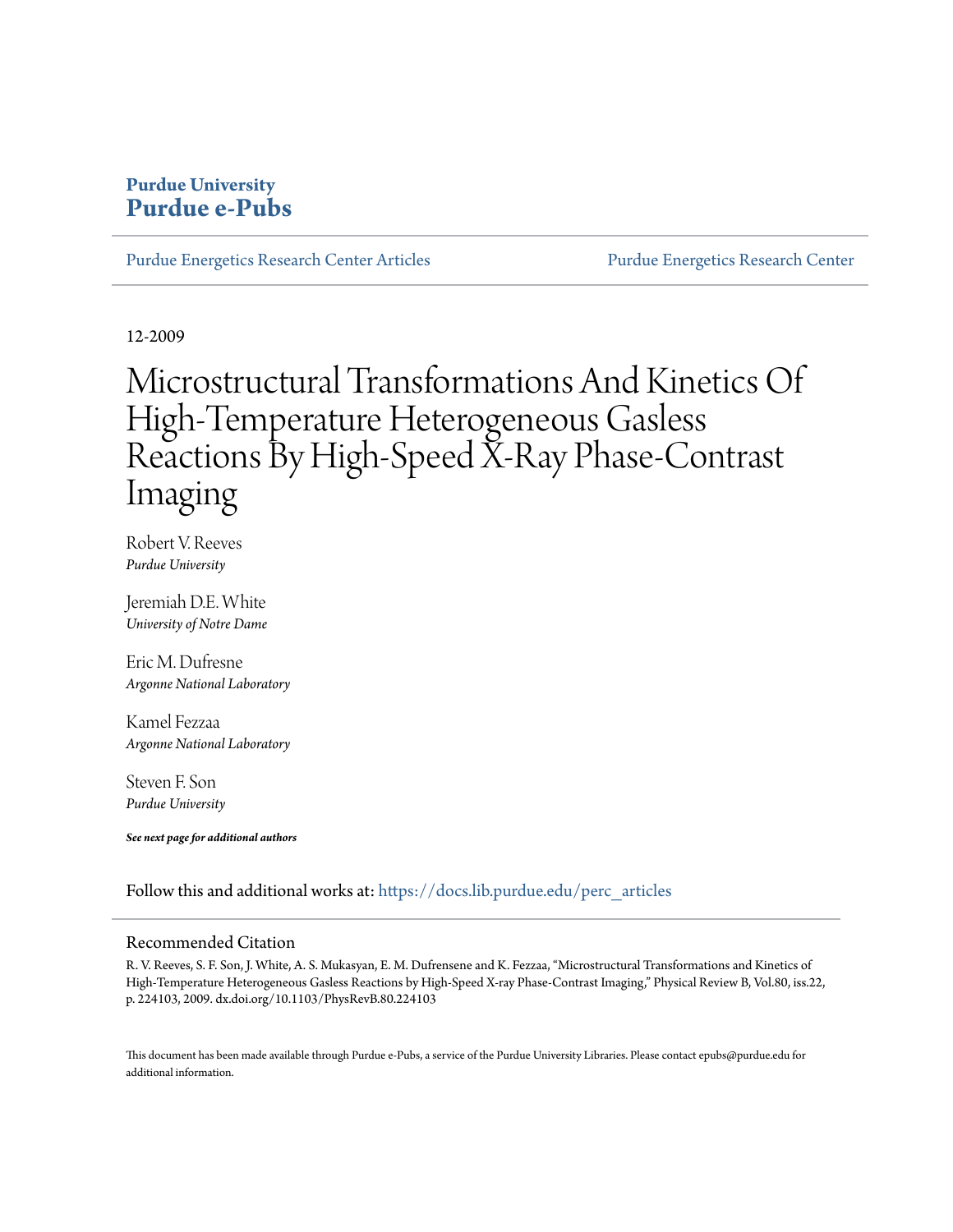#### **Authors**

Robert V. Reeves, Jeremiah D.E. White, Eric M. Dufresne, Kamel Fezzaa, Steven F. Son, Arvind Varma, and Alexander S. Mukasyan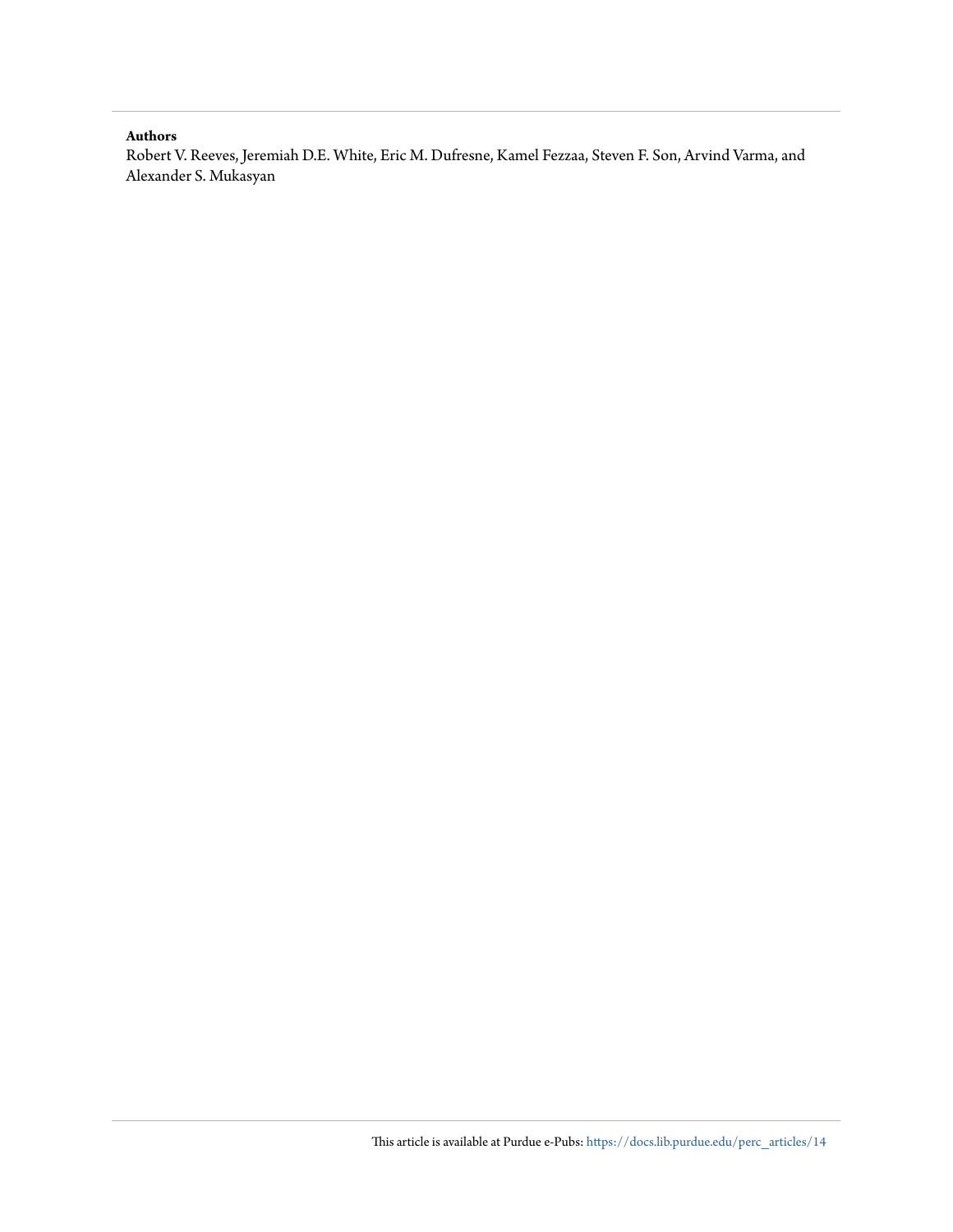ပ္သာ

### **Microstructural transformations and kinetics of high-temperature heterogeneous gasless reactions by high-speed x-ray phase-contrast imaging**

Robert V. Reeves,<sup>1</sup> Jeremiah D. E. White,<sup>2</sup> Eric M. Dufresne,<sup>3</sup> Kamel Fezzaa,<sup>3</sup> Steven F. Son,<sup>1</sup> Arvind Varma,<sup>4</sup> and Alexander S. Mukasyan2

1 *School of Mechanical Engineering, Purdue University, West Lafayette, Indiana 47907, USA*

2 *Department of Chemical and Biomolecular Engineering, University of Notre Dame, Notre Dame, Indiana 46556, USA*

3 *X-Ray Science Division, Argonne National Laboratory, 9700 South Cass Avenue, Argonne, Illinois 60439, USA*

<sup>4</sup>*School of Chemical Engineering, Purdue University, West Lafayette, Indiana 47907, USA*

Received 27 August 2009; revised manuscript received 30 October 2009; published 7 December 2009-

Heterogeneous gasless reactive systems, including high-energy density metal-nonmetal compositions, have seen increasing study due to their various applications. However, owing to their high reaction temperature, short reaction time, and small scale of heterogeneity, investigation of their reaction mechanisms and kinetics is very difficult. In this study, microstructural changes and the kinetics of product layer growth in the W-Si system was investigated using a high-speed x-ray phase-contrast imaging technique. Using the Advanced Photon Source of Argonne National Laboratory, this method allowed direct imaging of irreversible reactions in the W-Si reactive system at frame rates up to 36 000 frames per second with 4  $\mu$ s exposure and spatial resolution of 10  $\mu$ m. Details of the Si melt and reactions between W and Si, that are unable to be viewed with visible-light imaging, were revealed. These include processes such as the initiation of nucleated melting and other physical phenomena that provide insight into the mixing of reactants and subsequent reaction. Through the use of this imaging technique and future optimization in the imaging process, a model for accurately identifying kinetics of chemical reactions, both spatially and temporally, is also proposed.

DOI: [10.1103/PhysRevB.80.224103](http://dx.doi.org/10.1103/PhysRevB.80.224103)

: 07.85.Qe, 81.70. $-q$ , 82.33.Vx

#### **I. INTRODUCTION**

The high-energy release rate of composite energetic materials is useful in many applications, such as explosives, propellants, and materials synthesis. While most of these processes depend on the production of gas-phase products, reactions occurring in high-energy density gasless composite reactive systems have recently received significant interest.<sup>1–[8](#page-8-1)</sup> These systems remain in the condensed state during reaction and are characterized by having a short interaction time  $(0.1-100 \mu s)$ , a small scale of heterogeneity  $(0.01-100 \mu m)$  and high transient temperature growth rates  $(10^4 - 10^6 \text{ K/s})$ . Only quantification of the progressive changes in the microstructure of the reactive system can allow for selection of the appropriate kinetic model, as well as reveal aspects of the microstructural instabilities induced by high rates of heating and chemical reaction. In the above context, it is clear that the inherent characteristics of these gasless reactive systems make investigation of their reaction kinetics and microstructural transformations a difficult task.

Owing to their highly penetrating nature, x rays have been used since their discovery as a nondestructive technique for imaging internal structures of objects. Low-brilliance sources, however, can require long exposure times to generate a high-contrast image. Producing single images can take from seconds up to minutes, $9$  so such sources are not useful to study rapidly reacting or quickly moving systems. On the other hand, third-generation synchrotron radiation sources provide enough brilliance to permit imaging with high temporal resolution. Previous work has shown that it is possible to image systems using exposure times in the millisecond $10,11$  $10,11$ to submicrosecond<sup>12</sup> time scales. Recently, time-resolved imaging as short as 150 ps has been demonstrated at the Ad-

vanced Photon Source (APS) of Argonne National Laboratory using white undulator radiation and stroboscopic detection.<sup>13</sup> This technique provides extremely high-quality data for repeating or cyclical events. Efforts have also been used successful in performing diffraction experiments with time resolution on the order of  $100 \text{ fs.}^{14-17}$  Imaging irreversible phenomena occurring over the time scales of phase transitions, such as melting and rapid reactions in high-energy density gasless systems, however, requires capturing the evolution of the full process over time durations of up to a second. In the case of the previously discussed techniques, this would require collection of up to millions of images, leading to extremely expensive and time-consuming experiments.

Using x-ray imaging for small length scales presents its own challenges. X-ray imaging methods based on absorption techniques have low effectiveness at small length scales. Contrast due to x-ray absorption can be weak, especially for low-density materials and at higher x-ray energies, whereas contrast due to phase shift in these conditions can still be significant.<sup>18[–21](#page-8-10)</sup> This makes phase-contrast radiography more effective at imaging small-scale materials, low-density materials, or materials with small density variations.

Third-generation synchrotrons are able to provide highbrilliance x rays with very high spatial coherence. Previous work has demonstrated that high spatial coherence can allow for a simple method of phase-contrast imaging using in-line transmission geometry.<sup>9[,10,](#page-8-3)[22](#page-8-11)-25</sup> By utilizing the thirdgeneration synchrotron at the APS as an undulator radiation source, a simple in-line experimental geometry utilizing phase contrast can be used to perform a time-resolved study of the internal structure of a reactive system.

In this work, a procedure for directly visualizing the kinetics of product layer growth in a high-energy density gas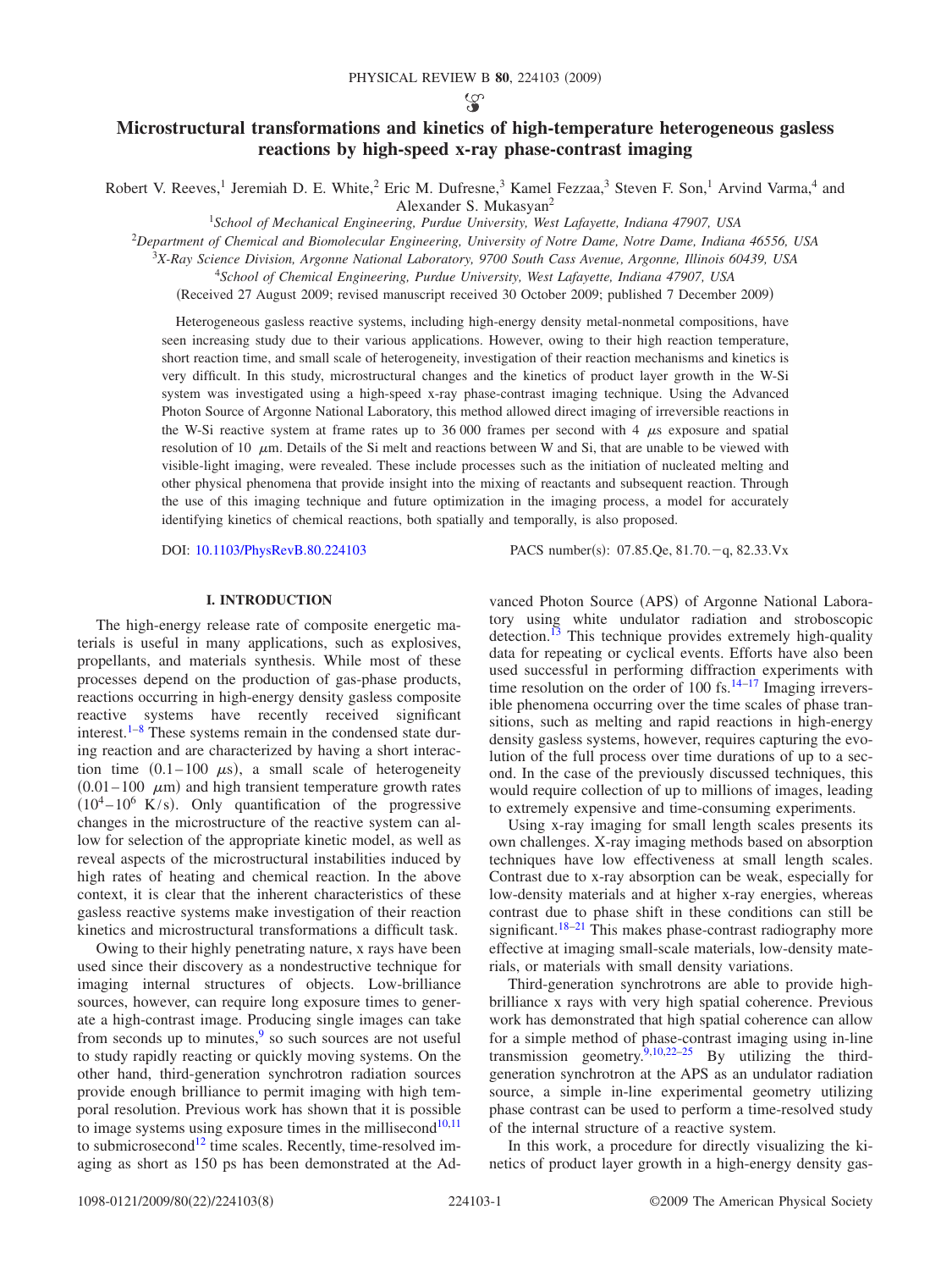less reactive system is introduced. Utilizing x-ray phasecontrast imaging in an in-line transmission configuration, a high-speed microimaging system was constructed at the 7-ID beamline at APS and used to investigate the hightemperature reaction kinetics of the W-Si system. By imaging at frame rates as high as 36 000 frames per second (fps) with integration times as low as  $4 \mu s$ , the details of the W-Si reactive system undergoing high heating rates were investigated. Details of the Si melt and reactions between W and Si that cannot be viewed with visible-light imaging were revealed. These include processes such as the initiation of nucleated melting and other microscale physical phenomena that provide insight into the reactant mixing and kinetics of subsequent reactions.

#### **II. METHOD**

#### **A. CAE setup**

The computer-assisted electrothermography (CAE) experimental setup has been used previously to investigate the kinetics of chemical reactions in different heterogeneous systems[.26,](#page-9-0)[27](#page-9-1) In brief, a composite wire is placed between terminal blocks in the reaction chamber and is heated by passing electric current using a high-speed temperature controller. The temporal temperature profile for the wire can be preset and the computer program adjusts the input current as required to match the profile through a high-speed optical temperature sensor and feedback loop. Continuous, automated collection and processing of experimental data is also performed by the computer.

For these experiments, the test chamber was modified to allow for x-ray microimaging. Kapton windows were placed on either end of the chamber to allow for x-ray transmission through the test chamber with minimal absorption. Inert gas was slowly flowed steadily through the test chamber to provide a nonreactive environment. Helium gas was selected for its inertness, as well as its heat capacity to prevent any overshooting of the programmed temperature profile by the CAE device. The test chamber was also placed on an x-y adjustable stage to simplify alignment of the sample wire with the x-ray beam.

The temperature schedule was adapted to ease triggering of the camera and x-ray shutters. The x-ray shutter operates with a 30 ms delay, which was properly incorporated into the temperature profile timing. After the delay time elapsed, the CAE setup heated the wire at a prescribed rate, up to 2.5  $\times 10^5$  K/s, until 2000 °C was reached. To make imaging more reliable, the test chamber was modified to spring load the terminal blocks, allowing the user to slightly pretension the test wire. Upon heating, the springs pull the wire taut, reducing the magnitude of wire oscillation caused by the rapid heating of the wire. Tensioning of the wire reduced the vibration to a magnitude smaller than the x-ray beam size, so unimpeded imaging of the wire from the onset of Si melt  $(1687 \text{ K})$  to closing of the x-ray shutter can be performed. Tests performed without pretension produced unusable results, as an  $n=1$  vibration mode initiated with heating that caused the wire to oscillate at a magnitude much larger than the imaging window.

<span id="page-3-0"></span>

FIG. 1. (Color online) SEM images of unreacted and reacted wires. Figure A displays the unreacted 105  $\mu$ m diameter W wire diameter with  $6.6-6.8$   $\mu$ m Si layer. Figure B shows the reacted wire sectioned in between droplets. This section consists of a 96.8  $\mu$ m W core with a WSi<sub>2</sub> product of thickness ~5.4  $\mu$ m. Figure C shows the reacted wire sectioned at a droplet. The product layer in this section is a thicker layer of  $W_5Si_3$  measuring  $25.7-31.1$   $\mu$ m. Figure D shows the droplets as they solidified along the wire with the distance between them noted.

The clad wires used during the experimental testing were prepared by depositing a silicon layer of 5  $\mu$ m thickness onto the initial W wire Electronic Space Products International; 105  $\mu$ m diameter, 99.97% purity). The deposition of Si was carried out in a silane argon gas mixture  $(4\% SiH<sub>4</sub>)$ and balance Ar) at silane partial pressure  $\sim$ 2 Torr and *T*  $= 873$  K, similar to the conditions previously used.<sup>27</sup> Microstructural analysis of the experimental samples was performed through scanning electron microscopy (SEM) (EVO 50 Series; Zeiss) imaging and energy dispersive x-ray spectroscopy (EDS) (INCAx-sight Model 7636; Oxford Instruments) analysis of both prereaction and postreaction materi-als. [A](#page-3-0)n SEM image of a typical wire is shown in Fig.  $1(A)$ , where the Si layer is clearly visible around a core of W. Figure  $1(D)$  $1(D)$  $1(D)$  is an SEM image of the exterior of the wire after the experiment. Figures  $1(B)$  $1(B)$  $1(B)$  and  $1(C)$  $1(C)$  $1(C)$  are images of the cross-section of the postexperiment wire, with Fig.  $1(B)$  $1(B)$  $1(B)$ taken at a location in between the large droplets and Fig.  $1(C)$  $1(C)$  $1(C)$  taken inside one of the large droplets. Figures  $1(B)-1(D)$  $1(B)-1(D)$  $1(B)-1(D)$  $1(B)-1(D)$  $1(B)-1(D)$  are discussed in more detail below. Inert wires of Ti with 100  $\mu$ m diameter and of Mo and W, both with 127  $\mu$ m diameter (Alfa-Aesar, Ward Hill, MA), were also used to test the imaging system at different photon energies, in order to optimize the exposure settings.

#### **B. Imaging system**

The basic design of the x-ray imaging setup is shown in Fig. [2.](#page-4-0) The experiments were carried out at 7-ID beamline of the APS. The x-ray source is the standard undulator  $A(33)$ mm period), and the energy spectrum of the white beam is defined by the undulator gap. It was set such that the main contribution to the image formation came from the first har-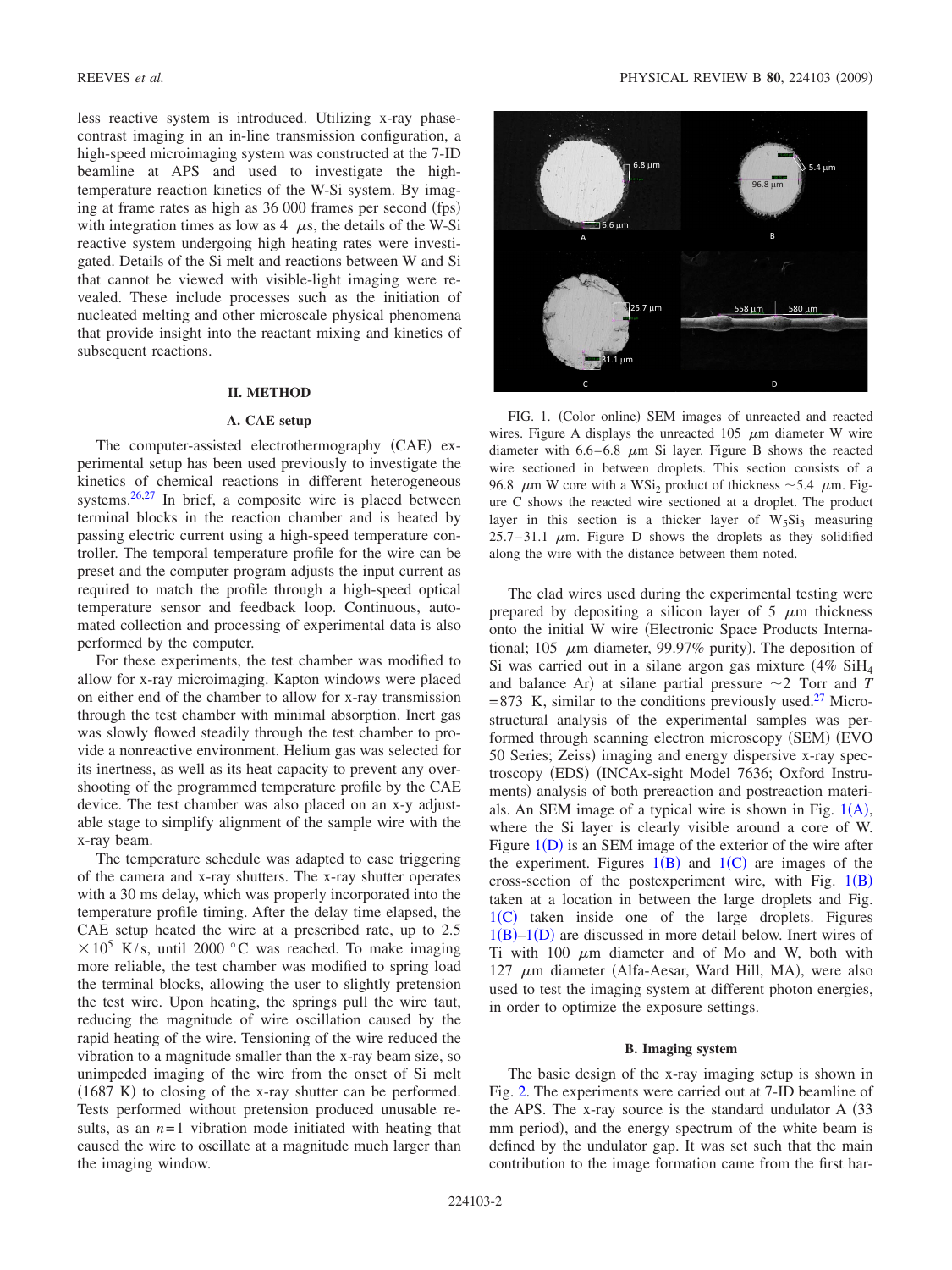<span id="page-4-0"></span>

FIG. 2. Depiction of the x-ray imaging setup.

monic located at 13 keV. The beam passes through the preheated clad wire and impinges a cerium-doped yttrium aluminum garnet (YAG:Ce) scintillator, causing it to produce visible light at 550 nm. The scintillator is a bulk YAG:Ce crystal of 0.5 mm thickness. The produced light is reflected by a mirror and collected by a  $10\times$  Mitutoyo microscope objective attached to a Phantom v7.3 high-speed camera Vision Research). The mirror is placed at a  $45^{\circ}$  angle to the beam to avoid placing the camera directly in line with the high-energy radiation.

A YAG:Ce crystal is used since it allows higher spatial resolution than other phosphors $28$  and has been shown to handle the heat load associated with synchrotron radiation[.10](#page-8-3)[,24](#page-8-13) The visible fluorescence yield depends on the temperature of the screen, so to keep the measurement from becoming nonlinear, the screen must either be cooled or the duration of its exposure to x rays must be limited. It has been found that using a shutter in front of the YAG:Ce screen is an effective method to avoid nonlinear light production. This shutter has been described elsewhere<sup>12</sup> and is opened for a maximum duration of 200 ms.

The Phantom v7.3 is capable of imaging  $5 \times 10^5$  fps with exposure times as low as  $1 \mu s$ , although a typical frame rate of 36 000 fps with 4  $\mu$ s exposure was used for the resolution required for these experiments. The Phantom v7.3 sensor is an  $800 \times 600$  array with 22 micron pixels. After magnification by the  $10\times$  microscope objective, the effective pixel size of this setup is 2.2  $\mu$ m. Images captured during experiments were processed using MATLAB and IMAGEJ image processing softwares[.29](#page-9-3)

The nature of the reaction process has defined the experimental imaging area and experiment duration. Relatively long time scales (up to 100 ms) must be imaged in sequence to capture the irreversible nature of the gasless reaction and relatively large areas  $(500 \times 500 \mu m^2)$  image size) must be examined to quantify the heterogeneity of the system during the phase transitions.

#### **III. EXPERIMENTAL RESULTS**

#### **A. Experimental and theoretical intensity profiles**

A computer code using the optical properties of a material, namely, the energy-dependent complex index of refraction, as well as the physical experimental parameters of propagation distances, source size, and full energy spectrum of the beam, was used to model the x-ray beam interaction with a coated wire of known size by utilizing the free-space Fresnel propagation approximation. $30$  The code also takes into account the point-spread function (PSF) of the imaging system. The PSF of an imaging system can be envisioned as the impulse response of the system and describes the amount of blurring that occurs from imaging a point object. We measured it to be on the order of 10  $\mu$ m full width at half maximum using the knife edge technique.<sup>31</sup>

The experimental data (images) are first normalized (flat fielded). This is a crucial step to ensure that the profile's variations are due to the sample and not to the features in the beam itself. We rely on these variations to identify a change in the local sample composition (Si and W mixture on the surface coating layer). Due to some instabilities inherent in the setup, the background image (the beam with no sample being imaged) drifts slightly in time. The correction procedure finds the best background match for each wire image, using local cross-correlation technique with a large number of background images. Next, a path line is described in IM-AGEJ and the intensity values of the normalized image along this path line are recorded. The intensity values are rescaled based on the background intensity, and the profile plots and simulations are spatially normalized to the wire radii.

#### **B. CAE results**

The recorded data from the CAE setup for a typical experiment is shown in Fig. [3,](#page-5-0) which shows the temperature, *T*, and heat release rate, *q*, dependences versus time. The temperature profile shows that the heating rate yields the programmed temperature profile of increasing the temperature from 1000 to 2000 °C at a rate of  $2.5 \times 10^5$  °C/s. The heat release rate profile also reveals important information about the reaction and its progress. The negative values of *q* from time *t*= 52 to 55 ms indicate that the melting of Si occurs during this 3 ms window. The sharp spike to a large positive value of  $q$  indicates that the reaction between W and Si has begun. The reaction continues until *q* returns to zero, about 7 ms later. After this time, the power input to the wire is equal to the heat losses and the temperature remains constant.  $26,27$  $26,27$ 

#### **C. Time correlation between CAE and imaging system**

To temporally correlate the captured images with the recorded CAE data, the latter is examined to find the time at which the applied voltage exceeds the threshold of the trigger. After this time is identified, the images captured from the camera and the data from the CAE setup can be temporally aligned. During the heating stage of the W-Si wires, melting of the Si layer was accurately recorded and the corresponding frames are shown in Fig. [3.](#page-5-0) The elapsed time between Fig.  $3(A)$  $3(A)$  $3(A)$ , the onset of heating, and Fig.  $3(B)$  $3(B)$  $3(B)$ , where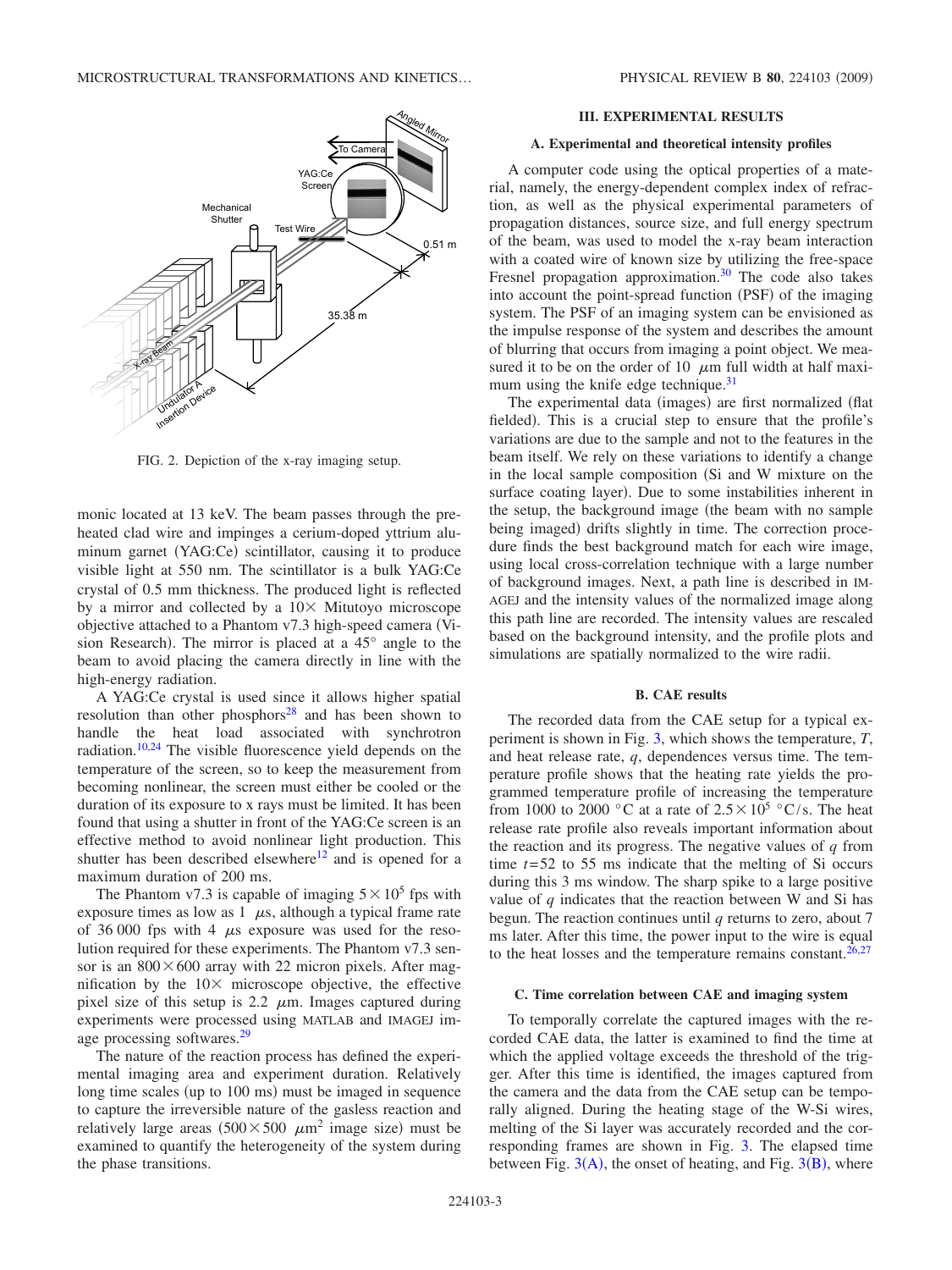<span id="page-5-0"></span>

FIG. 3. Plot of heat release rate, q, and wire temperature, T versus time. The data shows that the Si melt occurs over a period of  $\sim$ 3 ms. The reaction is seen to conclude within  $\sim$ 10 ms of the onset of heating. The inset images show the evolution of the W-Si reaction with their temporal location indicated by arrows. Melt nucleation sites are distinguished by arrows in figure B. These sites grow, coalesce, and disperse evenly along the periphery of the wire. As the reaction progresses, the bright fringe, seen at the edge of the wire in figure A, decreases in intensity.

the bulk of Si is melted, is 3.053 ms. This correlates well to the CAE data shown in Fig.  $3$  ( $\sim$ 3 ms of melting time). However, the images show that this melting process is a complex event and requires a more detailed description than is available from the CAE data.

#### **D. Initial silicon melt**

The initial condition of the wire, as shown in Fig.  $3(A)$  $3(A)$  $3(A)$ , is solid Si coating a W core. In this image, a strand of Si has detached from the wire along its bottom edge. After the temperature of the Si reaches its melting temperature  $(\sim 1414 \degree C)$ , several arches of solid Si are seen to form at the surface in Fig.  $3(B)$  $3(B)$  $3(B)$ . Video images show the melt initiates nearly simultaneously at many distinct points along the wire. The melt nucleates are indicated in Fig.  $3(B)$  $3(B)$  $3(B)$  by arrows. The dark arches are strands of solid Si that have an area of melt underneath them. The Si melt effectively detaches the solid Si from the W wire and thermal stresses cause the arch to extend away from the wire. These areas expand as more Si melts, as shown in Fig.  $3(C)$  $3(C)$  $3(C)$ , which occurs 4.441 ms after heating begins. Shortly after, the Si melt consumes the solid Si arches, shown in Fig.  $3(C)$  $3(C)$  $3(C)$ , and is spread evenly across the wire, illustrated in Figs.  $3(D)$  $3(D)$  $3(D)$  and  $3(E)$  $3(E)$  $3(E)$  at times 6.106 and 7.771 ms after heating, respectively.

Although the CAE data indicates the melt is complete within  $\sim$ 3 ms of the onset of heating, Fig. 3([B](#page-5-0)) shows that

some solid Si still remains, forming the dark arches. This is a detail of the melting process that direct imaging is able to describe in more detail than the CAE apparatus. In fact, the CAE data cannot explicitly describe the completion of melting and the onset of reaction, as these events temporally overlap. The crossover point in *q*, which is generally taken to be the completion of the melt, is actually the time at which the reaction begins to release heat at a faster rate than the melting Si can absorb it. However, the images are able to show the existence of solid Si after the *q* crossover. Images show the final identifiable solid Si melts at a time 5.300 ms after heating, a difference of 2.300 ms when compared to the CAE results. This region is seen on the bottom of the wire depicted in Fig.  $3(C)$  $3(C)$  $3(C)$ . The nonhomogenous form of the melting process, both in its initiation at discrete points and in the persistence of solid Si at local regions, is not discernible using conventional kinetic measurement system, but is easily described by the high-speed x-ray imaging technique.

A sharp diffraction fringe at the wire's entire periphery is also seen in Figs.  $3(A)$  $3(A)$  $3(A)$  and  $3(B)$  $3(B)$  $3(B)$ . In subsequent frames, the fringe intensity decreases around much of the wire, with it located only in small regions in Fig.  $3(E)$  $3(E)$  $3(E)$ . These regions are magnified in Fig. [4'](#page-6-0)s inset. The decrease in size and intensity of the fringe can be explained through modeling the wire's phase image. Figure [4](#page-6-0) shows both experimental and simulated intensity profiles taken in a radial direction. By comparing intensity values for progressive images in this plot, the intensity of the experimental wire's fringe is seen to de-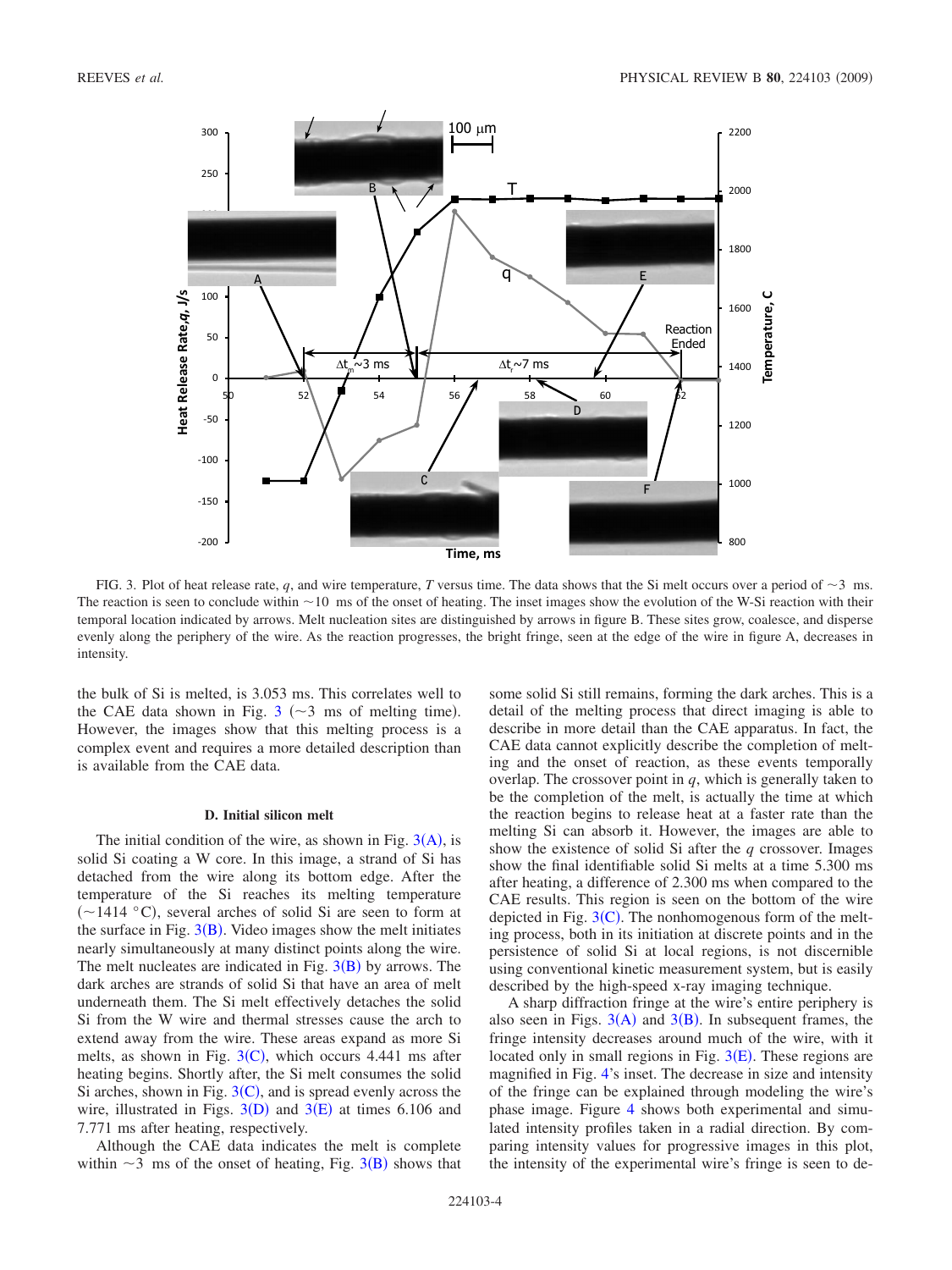<span id="page-6-0"></span>

FIG. 4. Intensity profile in the radial direction for a W-Si composite wire undergoing reaction, where *R* is the wire's outer radius. The depletion in fringe intensity with time is related to the progress of reaction in the wire.

crease with time. For comparison, simulations of the wire with an outer coating of unreacted Si and with a  $WSi<sub>2</sub>$  product layer were overlayed on the experimental data. The simulation with unreacted Si matches well with the initial wire profile and the simulation with  $WSi<sub>2</sub>$  correlates well with the measured data from the final frame. From this, it is understood that the loss of fringe intensity is related to the progress of reaction. Therefore, it can be inferred that in regions which maintain a bright fringe, the reaction has not yet progressed. Based on the images and this analysis, the reaction does not take place uniformly along the wire, but instead occurs in discrete areas which then expand to consume the rest of the reactants, similarly to the formation and growth of the Si melt.

#### **E. Reaction progression**

The Si melt seen in Fig. [3](#page-5-0) is quickly consumed in a chemical reaction. The CAE data in Fig. [3](#page-5-0) indicates that this reaction is completed within  $\sim$  10 ms of the initial melt. The video images show a free moving surface on the wire, suggesting that the outer layer of reaction products is liquid. The eutectic of WSi<sub>2</sub> is 2030 °C, so if this layer remains liquid, it implies that the actual temperature of the wire is above the temperature indicated by the CAE apparatus  $(1987 \degree C)$ . Some error is to be expected, and this level of error  $(2\%$  of range) is common to this method.<sup>32</sup> Since this product remains liquid, the reaction is not limited by diffusion through a solid disilicide layer and rapidly proceeds to completion. *Thus, it was shown by in situ experiments, that the investigated system's reaction mechanism at these temperatures can be defined by direct metal dissolution in liquid Si*. This finding contradicts the conventionally accepted mechanism which assumes reagent diffusion through the layer of solid product[.33](#page-9-7) It is more important that this dissolutioncrystallization route explains unusually high rates of chemical interaction in this gasless system at these temperatures.

Much later (near  $t = 100$  ms), the unexpected phenomena of large liquid instabilities are seen to form along the wire

<span id="page-6-1"></span>

FIG. 5. Growth of droplet due to formation of  $W_5Si_3$  product. Image A is taken at time *t*= 100.053 ms after onset of heating. Images B, C, and D are taken at *t*= 105.742, 111.486, and 117.256 ms, respectively.

with regular spacing, as seen in Fig.  $1(D)$  $1(D)$  $1(D)$ . Figure [5](#page-6-1) shows four x-ray images representing droplet growth and a plot showing the size of a droplet with respect to time. It should be noted that this wire configuration provides a W-rich reaction environment. The outer diameter of the W wire that would remain after complete consumption of free Si available in the wire in the initial reaction  $W+2Si \rightarrow WSi<sub>2</sub>$ is calculated to be  $\sim 97$   $\mu$ m. In Fig. [5,](#page-6-1) the measured minimum outer diameter of the wire plus reaction products  $(< 90 \mu m$ ) is well below this calculated value. Also, the interdroplet distance required to form between uniformly spaced droplets of the observed size from the calculated volume of available WSi<sub>2</sub> is calculated to be about 900  $\mu$ m, which is significantly higher than the  $558-580 \mu m$  measured in Fig.  $1(D)$  $1(D)$  $1(D)$ . Thus, redistribution of the initial product phase  $(WSi<sub>2</sub>)$  is unable to develop the structure seen in Fig.  $1(D)$  $1(D)$  $1(D)$ . This suggests that a secondary reaction takes place after the initial reaction, forming more liquid products and causing more frequent appearance of the droplets.

In the W-Si system, after the reaction forming  $WSi<sub>2</sub>$  is complete through consumption of free Si, a secondary reaction between W and WSi<sub>2</sub> forming  $W_5Si_3$  occurs, although at a slower rate than the initial reaction, as studied elsewhere[.33](#page-9-7)[–35](#page-9-8) This is in accordance with the binary W-Si phase diagram, $36$  and the progression of reactions is pre-sented in Table [I.](#page-7-0) Existence of the  $W_5Si_3$  phase was verified through EDS analysis of the reacted wire. It is interesting to note that the thin product layer between droplets, as seen in Fig.  $1(B)$  $1(B)$  $1(B)$ , consists mainly of  $WSi<sub>2</sub>$ , while the droplets' product layer, shown in Fig.  $1(C)$  $1(C)$  $1(C)$ , is made up of  $W_5Si_3$ . When the distance between uniformly spaced droplets is recalculated with the droplets made solely of  $W_5Si_3$  and the interdroplet regions being  $WSi_2$ , the predicted frequency becomes 590  $\mu$ m, which is close to the observed values.

A striking characteristic of this layer is its mobility along the wire. As the wire oscillates, the droplets are seen to oscillate as well. This droplet motion helps to damp out the motion of the wire caused by the high heating rates. The fluid motion makes it clear that both initial and secondary reaction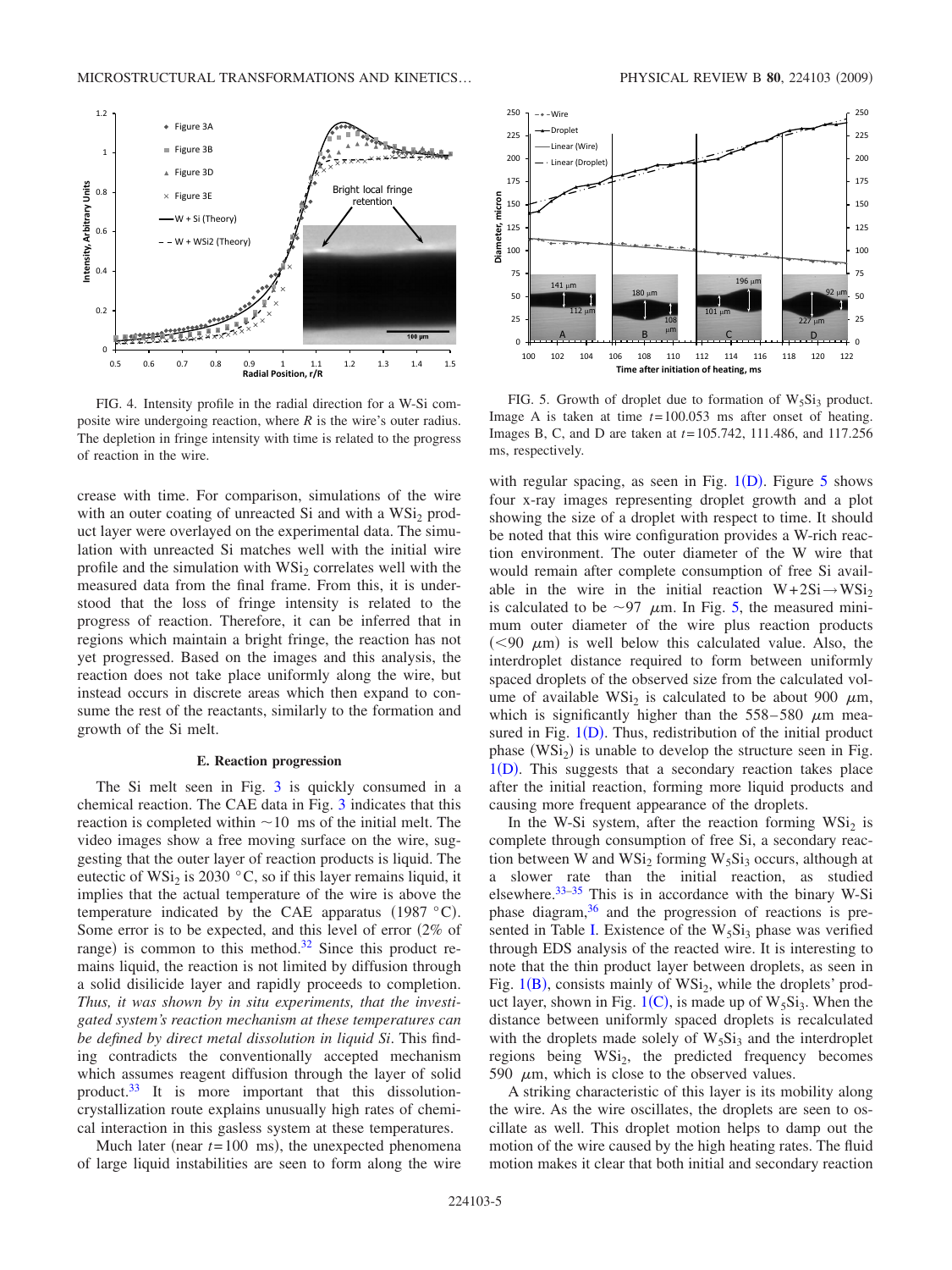<span id="page-7-0"></span>

| Atomic percentage, W                    | Reaction (Ref. 36)            | Physical process seen in images   |
|-----------------------------------------|-------------------------------|-----------------------------------|
| 0 to $33.3\%$                           | $W+2Si \rightarrow WSi_2$     | Nucleated Si melt                 |
|                                         |                               | Dissolution of W into Si          |
| 33.3% to end of test ( $\leq 62.5$ % W) | $WSi_2+W \rightarrow W_5Si_3$ | W diffusion into WSi <sub>2</sub> |
|                                         |                               | Large droplet formation           |

TABLE I. Chemical compositions and reactions at 2000 °C based on atomic percentage of W.

products are liquid. The regular size and location of the droplets is also due to their liquid composition. Their formation is explained through the Rayleigh instability. $37$  As sufficient amounts of  $W_5Si_3$  form on the wire, droplets form in order to minimize the surface area. The density difference between the two reaction products  $(\rho_{W_5S_{13}}=14.42 \text{ g/cm}^3, \rho_{WS_{12}})$  $= 9.82$  g/cm<sup>3</sup>) forces the less dense WSi<sub>2</sub> into the space between the resulting droplets. This process is visible in the collected movies. Smaller droplets are seen to merge with larger droplets. This behavior suggests the Rayleigh instability as the motive force for fluid motion along the wire, rather than any sort of capillary effects caused by minor oscillations of the wire.

By taking linear intensity profiles through the droplets, it is possible to determine the chemical composition of the droplets and verify the occurrence of the secondary reaction. Figure [6](#page-7-1) shows radial intensity profiles taken from two locations in Fig.  $5(D)$  $5(D)$  $5(D)$ . Figure  $6(A)$  $6(A)$  $6(A)$  depicts a profile through the large drop and Fig.  $6(B)$  $6(B)$  $6(B)$  depicts one through the narrow portion of the wire. In addition to the experimental profiles, simulated intensity profiles are included for different product layer materials: unreacted Si, the initial-reaction product  $WSi<sub>2</sub>$  and the secondary-reaction product  $W<sub>5</sub>Si<sub>3</sub>$ . The physical dimensions used in the simulations were taken from Figs.  $2(B)$  $2(B)$  $2(B)$ ,  $2(C)$  $2(C)$  $2(C)$ , and  $5(D)$  $5(D)$  $5(D)$ . The simulation in Fig.  $6(A)$  $6(A)$  $6(A)$  for the large droplet (diameter= $227 \mu m$ ) using secondary-reaction products shows the best correlation to the experimental data, verifying the existence of  $W_5Si_3$  in the droplets. The simulated profiles in Fig.  $6(B)$  $6(B)$  $6(B)$  for the narrow wire using  $WSi<sub>2</sub>$ and  $W_5Si_3$  as outer layer material provide similar results to each other. Since the resolution of the optical system is near 10  $\mu$ m and the product layer for this portion of the wire is  $\sim$  5.4  $\mu$ m, the model is unable to distinguish between them. So, if the optical system's resolution is high enough, it is possible to identify product layer composition from analyzing the intensity response in these images.

The collected x-ray images not only show that a secondary reaction takes place at large scales in this system but also provides information about the rate of reaction. This information cannot be extracted from the CAE data. The lower exothermicity of the secondary reaction results in less heat generation and, coupled with low rate of the reaction, masked its existence in the CAE data. However, through analysis of the collected images, we are able to identify the occurrence of the secondary reaction and identify chemical composition of the forming droplets. Thus, this method of x-ray phase-contrast imaging allows direct measurement of the kinetics of a high-temperature heterogeneous reaction, as well as determination of the resulting product species.

#### **IV. CONCLUSIONS**

The dynamic response of a gasless reactive system under high heating rates has been studied using the high-speed x-ray phase-contrast imaging technique. The technique's characteristics at an undulator source such as APS, namely, a high spatial resolution on the order of 10  $\mu$ m and the ability to view internal structures with exposures as low as  $4 \mu s$ , provide the ability to monitor aspects of reacting systems

<span id="page-7-1"></span>

FIG. 6. Intensity plots taken in the radial direction in (A) a large droplet and (B) the narrow wire, as seen in the inset. By adjusting the material properties to account for different chemical compositions, the appropriate material can be selected by selecting the best fitting modeled profile. In figure (B), the results for the modeling of  $W + WSi<sub>2</sub>$  and  $W + W<sub>5</sub>Si<sub>3</sub>$  are almost indistinguishable since the resolution of the optical system is larger than the product layer that is being modeled.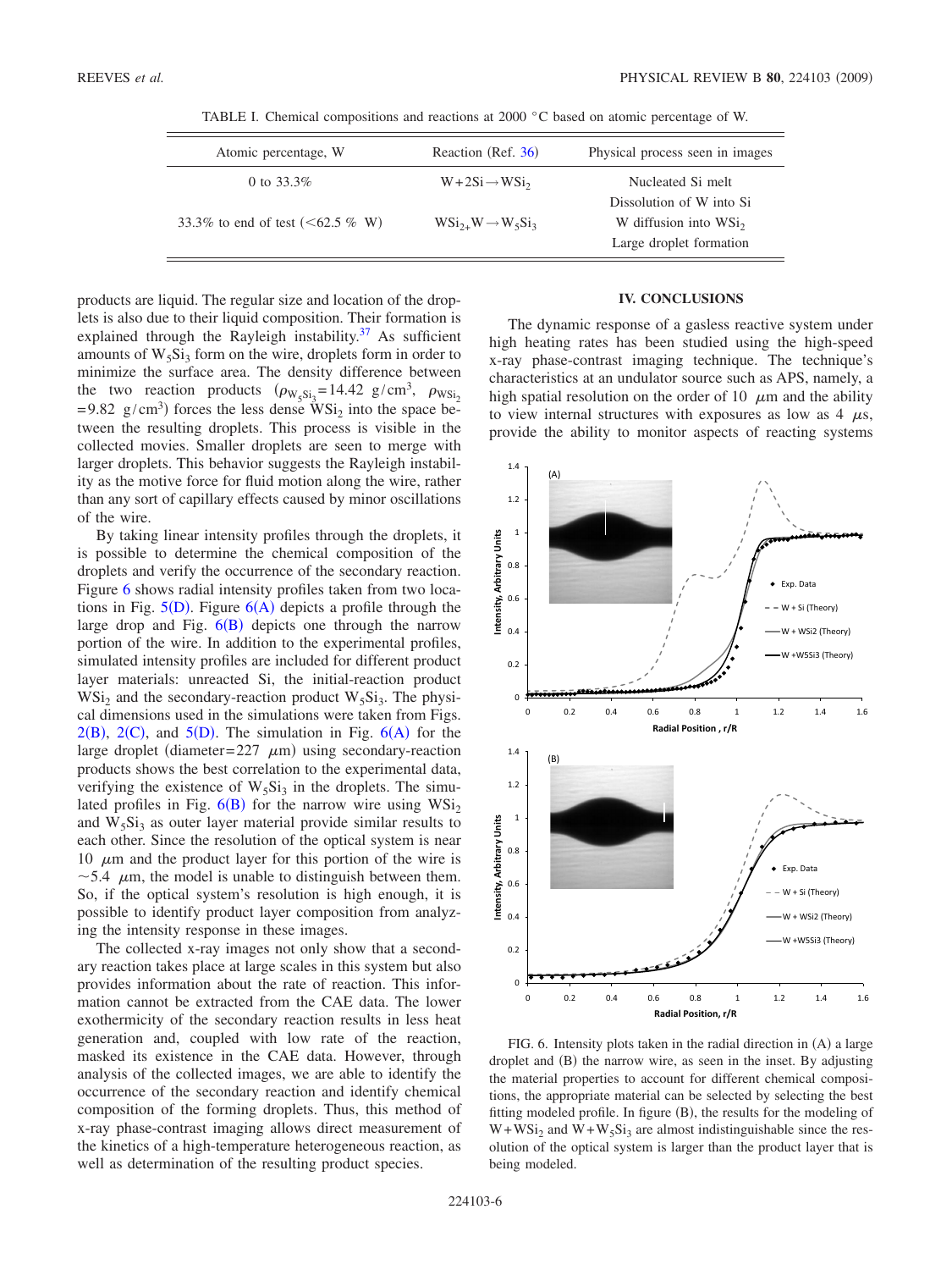that cannot be viewed with visible-light imaging. In particular, the melting process for the Si coating of the bimetallic wire was found to initiate discretely at high heating rates, rather than uniformly from the inner surface of the Si. The nucleated nature of the melt's formation and evolution has effects in the reactions which are to follow. Besides melting, other events that can affect the kinetics of the chemical reaction, such as microscale physical phenomena, which provide insight into the mixing and reaction process, can be monitored at relevant time scales.

A method for spatially and temporally locating individual chemical phases has also been developed. We have compared and shown strong correlation between experimental and theoretical intensity profiles for samples containing multiple chemical species, when the resolution of the optical system is high enough and is properly modeled. In this system, monitoring the location of depleted diffraction fringes allowed us to find discrete regions of reaction, indicating that the reactions in the W-Si system occurred nonuniformly along the surface of the composite wire. The reaction initiated at distinct points and then spread along the wire to consume free Si, rather than acting as a purely diffusive process moving outward from the W-Si interface. A secondary reaction was also monitored and positively identified through this method. The ability to correlate intensity profiles to chemical composition raises the possibility of directly measuring timeresolved chemical-composition variations in materials through reconstruction of the object from the collected phase-contrast images.

Improvements of the resolution characteristics are also possible in future work. By changing from a bulk YAG:Ce crystal to a thin YAG:Ce or cerium-doped lutetium yttrium orthosilicate (LYSO) screen, increasing the magnification of the microscope objective, or utilizing higher energy x rays, overall spatial resolution may be improved. Future upgrades to the APS beamline as well as advances in complementary metal-oxide semiconductor cameras could also lead to submicrosecond time resolution. These enhancements will yield substantial benefits in the understanding of high-energy density reactions through direct optical measurements of reaction kinetics.

#### **ACKNOWLEDGMENTS**

S. Kharatyan is acknowledged for his help with utilizing the CAE setup in these experiments. Also, J. Wang is acknowledged for helpful discussions regarding the design of the optical system in these experiments. Use of the Advanced Photon Source at Argonne National Laboratory was supported by the U.S. Department of Energy, Office of Science, Office of Basic Energy Sciences, under Contract No. DE-AC02-06CH11357. This work was funded by the Office of Naval Research under Contract No. N0014-07-1-0969 with Clifford Bedford as the Program Manager.

- <span id="page-8-0"></span><sup>1</sup> J. P. McDonald, V. C. Hodges, E. D. Jones, and D. P. Adams, Appl. Phys. Lett. **94**, 034102 (2009).
- <sup>2</sup>A. S. Mukasyan and A. S. Rogachev, Prog. Energy Combust. Sci. **34**, 377 (2008).
- <sup>3</sup> A. S. Rogachev, Usp. Khim. **77**, 21 (2008).
- 4S. F. Son, T. J. Foley, V. E. Sanders, A. M. Novak, D. G. Tasker, and B. W. Asay, in *Symposium on Multifunctional Energetic Materials*, 2005 MRS Fall Meeting, Boston, MA, 2005, edited by N. N. Thadhani, R. W. Armstrong, A. E. Gash, and W. H. Wilson, (MRS, Pittsburgh, 2006), p. 87.
- 5S. L. Kharatyan and A. A. Chatilyan, Combust., Explos. Shock Waves **36**, 342 (2000).
- <sup>6</sup>E. L. Dreizin, Prog. Energy Combust. Sci. 35, 141 (2009).
- <sup>7</sup> S. F. Son, B. W. Asay, T. J. Foley, R. A. Yetter, M. H. Wu, and G. A. Risha, J. Propul. Power 23, 715 (2007).
- <span id="page-8-1"></span>8A. Varma, V. Diokov, and E. Shafirovich, AIChE J. **51**, 2876  $(2005).$
- <span id="page-8-2"></span>9S. C. Mayo, T. J. Davis, T. E. Gureyev, P. R. Miller, D. Paganin, A. Pogany, A. W. Stevenson, and S. W. Wilkins, Opt. Express **11**, 2289 (2003).
- <span id="page-8-3"></span>10M. Di Michiel, J. M. Merino, D. Fernandez-Carreiras, T. Buslaps, V. Honkimaki, P. Falus, T. Martins, and O. Svensson, Rev. Sci. Instrum. **76**, 043702 (2005).
- <span id="page-8-4"></span>11S. V. Tipnis, V. V. Nagarkar, V. Gaysinskiy, S. R. Miller, and I. Shestakova, IEEE Trans. Nucl. Sci. 49, 2415 (2002).
- <span id="page-8-5"></span>12Y. J. Wang, X. Liu, K. S. Im, W. K. Lee, J. Wang, K. Fezzaa, D. L. S. Hung, and J. R. Winkelman, Nat. Phys. 4, 305 (2008).
- <span id="page-8-6"></span>13K. C. Lin, C. Carter, K. Fezzaa, J. Wang, and Z. Liu, *47th AIAA*

*Aerospace Sciences Meeting and Exhibit* AIAA, Orlando, FL, 2009), Vol. 2009.

- <span id="page-8-7"></span><sup>14</sup> P. Beaud *et al.*, Phys. Rev. Lett. **99**, 174801 (2007).
- 15L. Bocklage, B. Kruger, R. Eiselt, M. Bolte, P. Fischer, and G. Meier, Phys. Rev. B **78**, 180405 (2008).
- 16F. S. Krasniqi, S. L. Johnson, P. Beaud, M. Kaiser, D. Grolimund, and G. Ingold, Phys. Rev. B **78**, 174302 (2008).
- <span id="page-8-8"></span><sup>17</sup>H. J. Lee *et al.*, Phys. Rev. B **77**, 132301 (2008).
- <span id="page-8-9"></span>18S. Lagomarsino, A. Cedola, P. Cloetens, S. DiFonzo, W. Jark, G. Soullie, and C. Riekel, Appl. Phys. Lett. **71**, 2557 (1997).
- 19K. A. Nugent, T. E. Gureyev, D. F. Cookson, D. Paganin, and Z. Barnea, Phys. Rev. Lett. **77**, 2961 (1996).
- 20A. Snigirev, I. Snigireva, V. Kohn, S. Kuznetsov, and I. Schelokov, Rev. Sci. Instrum. **66**, 5486 (1995).
- <span id="page-8-10"></span>21L. D. Turner, B. B. Dhal, J. P. Hayes, A. P. Mancuso, K. A. Nugent, D. Paterson, R. E. Scholten, C. Q. Tran, and A. G. Peele, Opt. Express **12**, 2960 (2004).
- <span id="page-8-11"></span>22B. D. Arhatari, A. P. Mancuso, A. G. Peele, and K. A. Nugent, Rev. Sci. Instrum. **75**, 5271 (2004).
- 23P. Cloetens *et al.*, *Fourth Biennial Conference on High Resolution X-Ray Diffraction and Topography (XTOP 98)*, Durham, England, 1998, J. Phys. D: Appl. Phys., special issue, 32 (10A), A145 (1999).
- <span id="page-8-13"></span>24F. García-Moreno, A. Rack, L. Helfen, T. Baumbach, S. Zabler, N. Babcsán, J. Banhart, T. Martin, C. Ponchut, and M. Di Michiel, Appl. Phys. Lett. 92, 134104 (2008).
- <span id="page-8-12"></span>25C. Raven, A. Snigirev, I. Snigireva, P. Spanne, A. Souvorov, and V. Kohn, Appl. Phys. Lett. **69**, 1826 (1996).